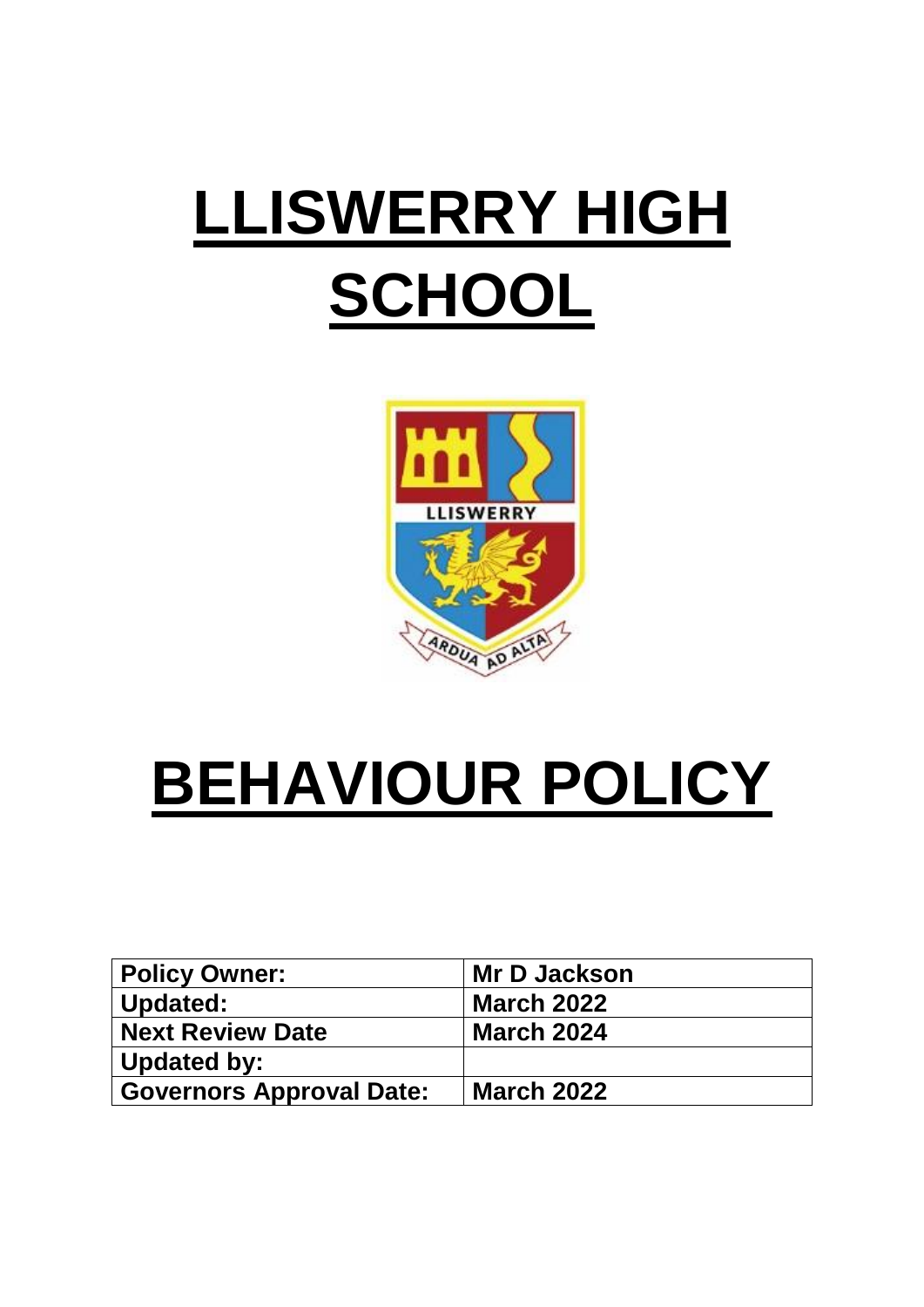The School has a moral duty to all learners, parents/carers and staff to maintain an environment where everyone can work in physical and emotional security, free from the negative effects of unacceptable or anti-social behaviour.

## **The Aims of the Policy**

- To promote positive behaviour for learning
- To define the role of teachers in promoting good standards of behaviour
- To state what is expected of learners.
- To state what is expected from parents and carers
- To provide guidance on available rewards and sanctions.

## **Positive Behaviour for Learning**

It is the aim of the school to provide a working environment where all learners can realise their full potential in an undisruptive, happy and stimulating environment.

- 1. Learners learn more effectively and enjoyably when there is a sense of order and the behaviour around them is polite and reasonable.
- 2. By making the expectations of good behaviour explicit the school can create a positive atmosphere that supports effective learning.
- 3. Learners must be taught to understand the advantages of good behaviour in pursuit of happy and positive relationships with others both now and into the future.
- 4. Staff and learners must share the responsibility for ensuring that health and safety obligations are not jeopardised by unruly behaviour.
- 5. Some young people display emotional, behavioural and social difficulties. When this occurs the aim of the school is to remedy, or at least positively manage, such difficulties to ensure that these learners are properly included in the educational experiences and opportunities provided and that the learning of their peers is not impeded.

## **Role of Teachers/Staff**

Teachers set the tone for good learning behaviour by maintaining positive attitudes at all times and promoting high expectations for all school activities. The school learning and teaching policy promotes teaching approaches that help to promote positive learning behaviour.

- 1. Teachers should ensure that learning intentions are clear, lessons well organised, interesting and appropriate and that work is sensitively differentiated.
- 2. In the classroom teachers should set clear expectations be fair and engage learners while applying a positive approach towards discipline.
- 3. The basic rules for the classroom and the protocol for recognition and reward and disciplinary consequences should be displayed and used consistently and persistently.
- 4. Teachers should show appropriate appreciation for effort and achievement by learners, using encouraging words and appropriate rewards. These may include positive calls home, Class Chart achievement points, referral to the Head for special congratulations for excellent work and effort, certificates of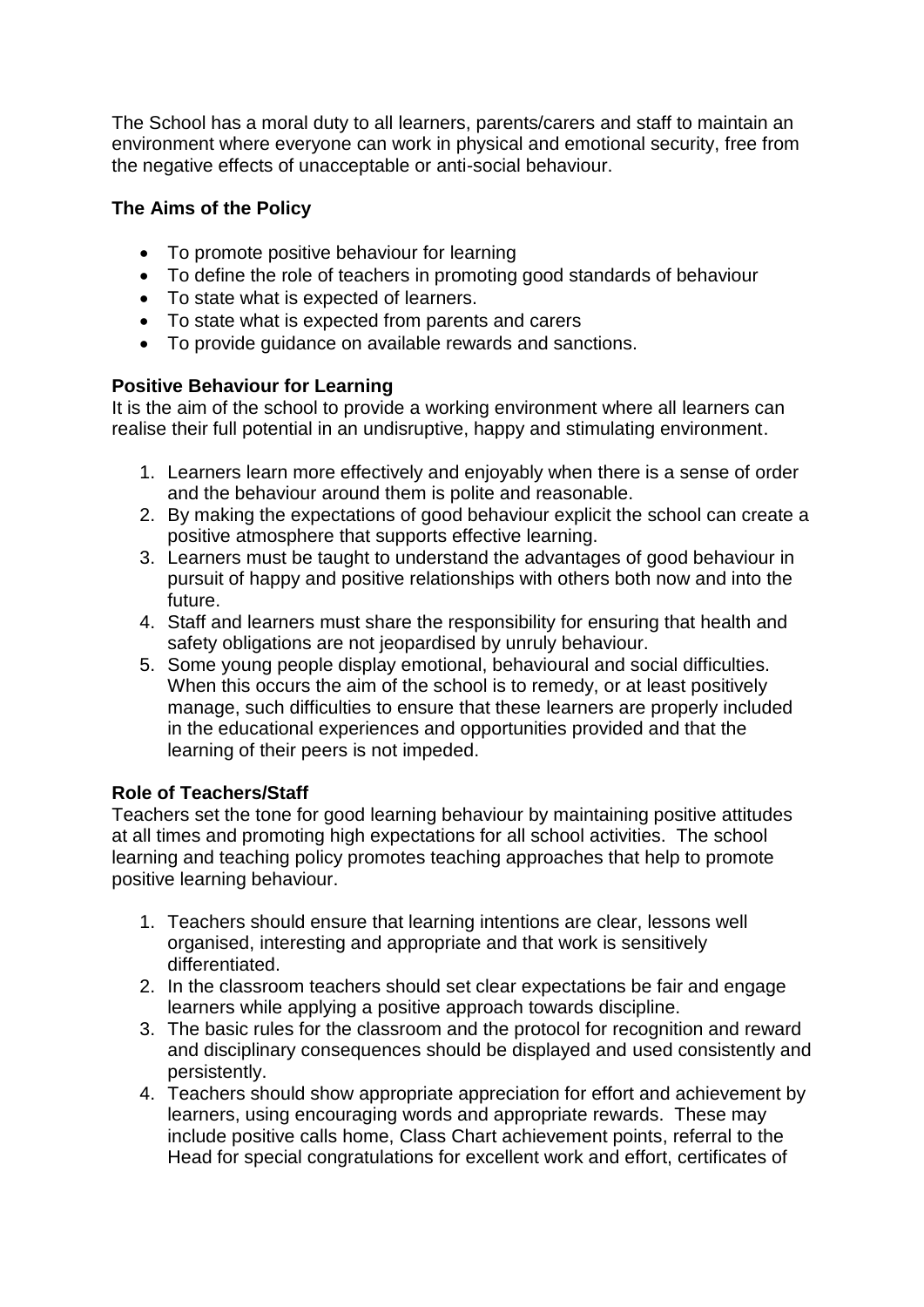achievement handed out in school assemblies and letters to parents and carers.

- 5. Teachers and support staff are expected to demonstrate to young people courteous, considerate, polite and pleasant behaviour at all times, and never use any form of abusive or humiliating remarks.
- 6. Teachers should always aim to manage behaviour positively and especially when dealing with challenging behaviour, help the learners maintain dignity and be able to make a fresh start.
- 7. Staff should only use restraint in lawful circumstances, for example to prevent a learner from hurting themselves or others. For further information please refer to Physical Restraint Policy.
- 8. The school may search learners for illegal substances or weapons. Only staff who have been specifically authorised by the Head Teacher will normally conduct a search. The search process should follow the Welsh Government guidelines (Safe and effective intervention – use of reasonable force and searching for weapons).
- 9. Teachers should ensure they update their understanding and skills in managing behaviour effectively by taking regular advantage of relevant professional development opportunities.

## **Behaviour Expected from Learners**

The expectations are broken down into 3 areas:

- Rules in the classroom
- Rules around school
- Rules relating to serious incidents

## **Rules for learners in the classroom - Ready to Learn**

Learners are required to observe the following basic rules in the classroom in order that all learners can learn to the best of their ability and make good progress:

- Arrive on time typically within 5 minutes of lesson start time
- Follow staff instructions, including sitting where told
- Start your bell task (lesson starter) immediately, in silence
- Listen and speak to others respectfully
- Keep off task conversations for social times
- Work in silence when adults ask you to (this enables vital exam practice)
- Stay in your seat unless told otherwise
- No eating or drinking, other than water
- Don't call out or distract others allow others to learn
- No mobile phones unless given permission by your teacher

If one of these rules within the classroom is broken a warning (W1) will be issued. If a second warning (W2) is issued the learner is sent to the Inclusion room (IR) for five lessons, including break and lunchtime in isolation.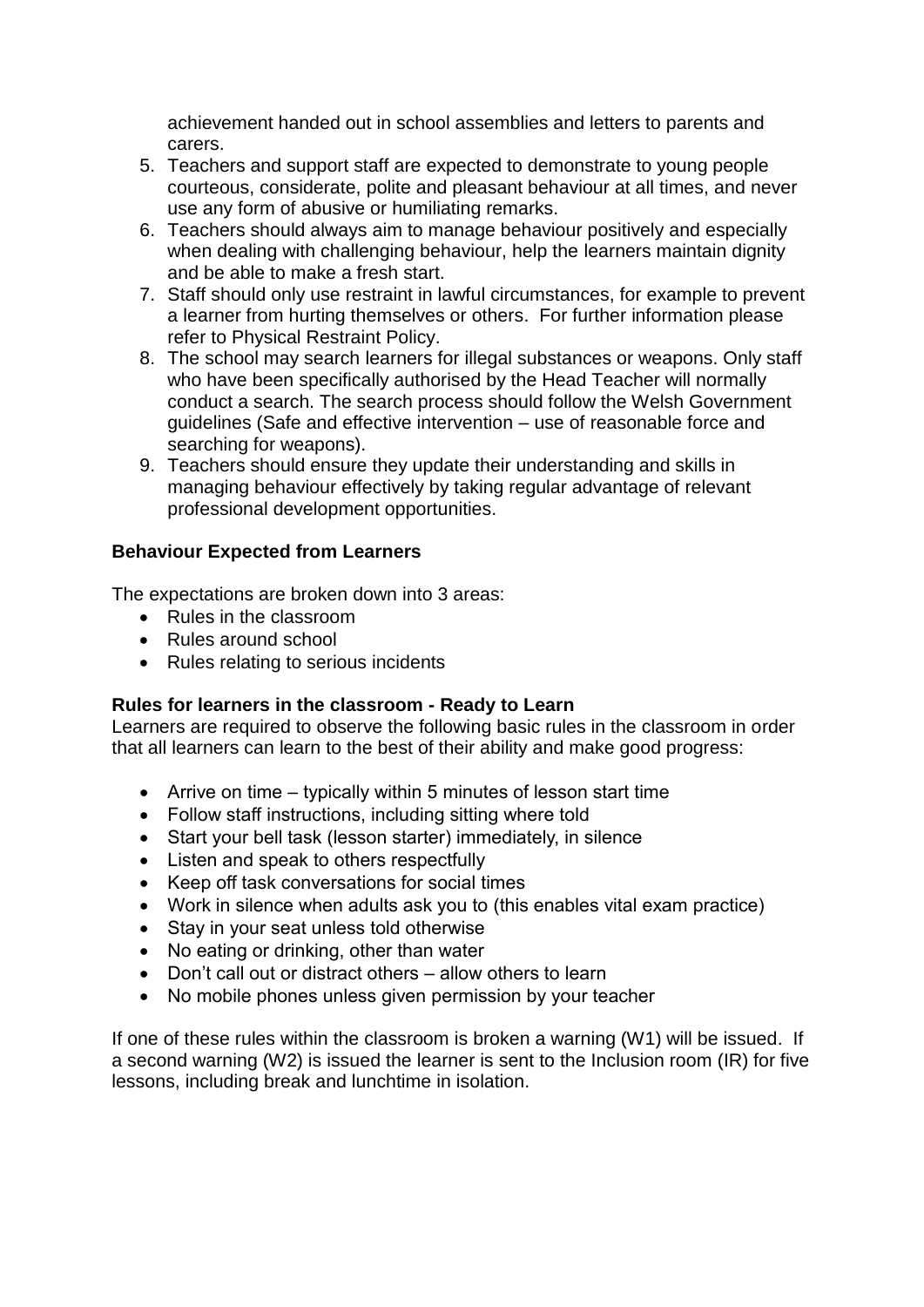#### **Rules around the school site**

At Lliswerry High School, we expect respectful behaviour at all times. That means walking around the school calmly and quietly, respecting each other's space and looking out for each other.

#### **Following Rules and Instructions outside of the classroom**

If a learner refuses to follow the rules by ignoring staff members or walking away, they will be sent straight to IR for five lessons.

#### **Red card detentions**

Staff may refer learners to a red card lunch time detention if they display poor behaviour around the school outside of lessons.

There are no warnings for these misbehaviours. Learners will receive a 'Red Card' for any of the unacceptable behaviour.

A red card detention is a 15 minute lunchtime detention at the start of the next lunch break (either that day or the next day).

If a learner fails to attend this detention, they will be sent to IR for five lessons including break and lunchtime.

#### **Mobile phones and inappropriate jewellery**

Phones that are seen or heard in a banned area will be confiscated by a member of staff. Nose studs, large earrings or other jewellery that is not allowed will also be confiscated. These items can be collected from main reception at the end of the day. If a learner refuses to hand over the item they will be sent to IR for five lessons including break and lunchtime. If the item has still not be handed in within 24 hours, the learner will remain in in IR until the item is handed over.

If an item is confiscated more than once during a term, an adult will be required to come to school to pick up the item.

#### **Uniform/Equipment**

All learners must be in the correct uniform, unless carrying a pass issued from a Form Tutor Head of Year or Head of Key Stage; passes are only issued for medical reasons or if the article of clothing is lost or broken in the previous 24 hours. If a learner arrives in school without the correct uniform, the parent or carer will be contacted in order for correct uniform to be arranged.

#### **Smoking/vaping on school site**

The school has a zero-tolerance policy regarding smoking on site for both learners and staff, this also includes the smoking of 'E' cigarettes.

The use of CCTV is used extensively every break time and lunch time to scan the school grounds to catch offenders caught smoking. These learners will be sent to IR.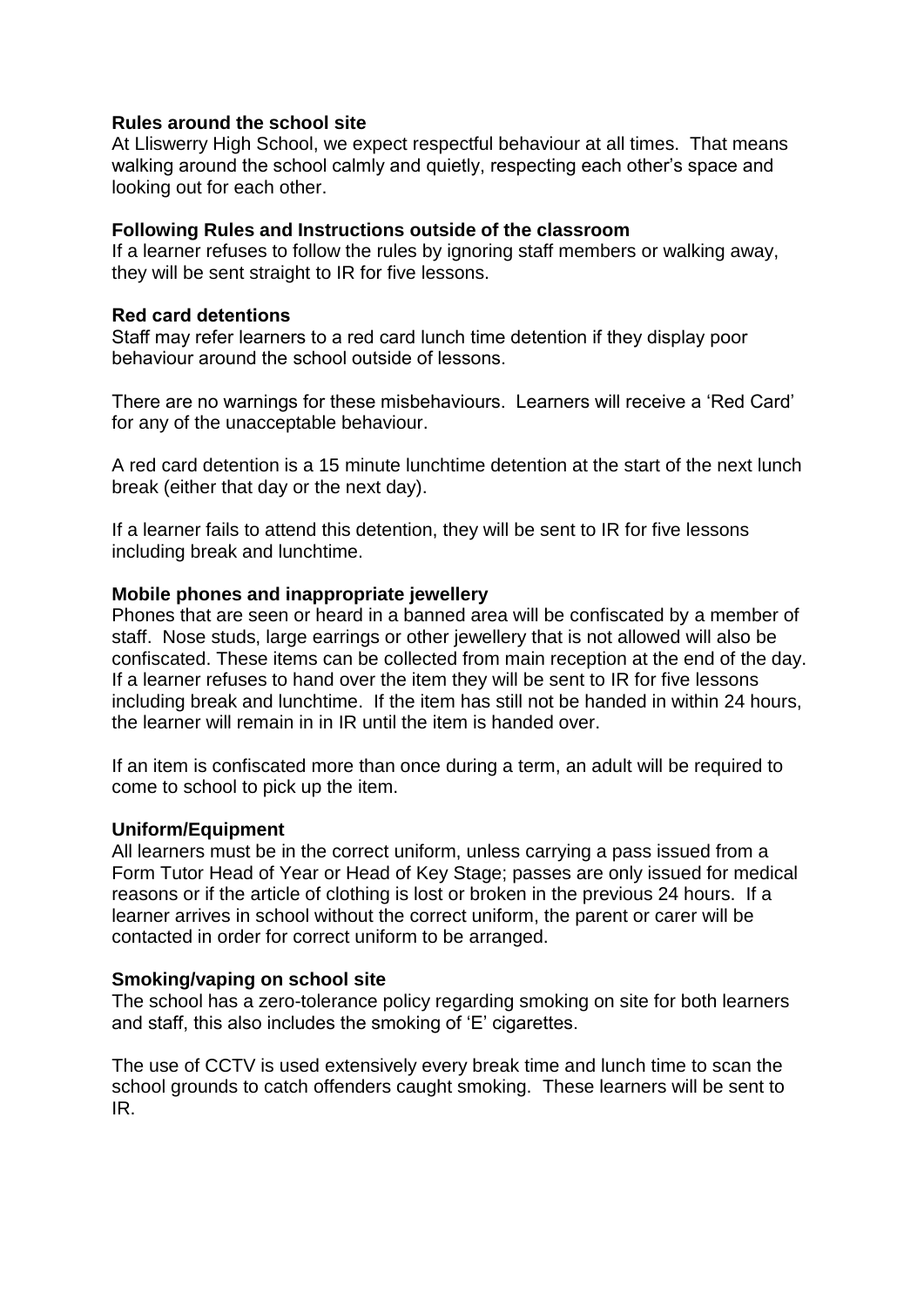## **Partnership with Parents/Carers**

- 1. The school is not required to notify parents of red card detentions at lunch time.
- 2. Parents will receive a message via School Comms or text message to inform them that their child has been sent to IR. Learners working in IR finish school at 3.15pm.
- 3. Parents are notified via telephone call if their child has been referred to Internal Exclusion (IE). Learners working in IE will finish school at 3.25pm.
- 4. Parents will be informed by the relevant senior leader when sanctions have not succeeded.

#### **Guidance on Rewards and Sanctions**

#### **Rewards**

It is the school policy to recognise, acknowledge and reward individual achievements by learners. The following are examples of areas considered to be worthy of individual recognition.

- 1. Consistently improved standards of work
- 2. Good or outstanding pieces of work
- 3. Effort in class or for homework
- 4. Outstanding effort or achievement in extra curricular activities
- 5. Service to the school or local community

Each term, learners will have the opportunity to use their Class Chart achievement points in the Reward Store where they 'spend' their positive points on Amazon vouchers.

#### **Sanctions**

It is important for sanctions to be used consistently and for teachers and other staff to make it very clear to the recipient why a sanction is being applied. Assertive discipline strategies are displayed in all classrooms.

- 1. Referrals on Class Charts are used as a means of communication between members of staff about learners who are disruptive in lessons or otherwise giving cause for concern.
- 2. Red Card detentions may be given at lunch time for unsatisfactory behaviour around the school. Failure to attend this detention will result in a referral to IR.
- 3. Learners who break rules more than once in a given lesson will be sent directly to IR.
- 4. Learners may be placed on report whereby they are required to carry a report card that has to be signed after every lesson. The card is to be monitored daily by the form tutor and/or Head of Year.
- 5. Any member of staff may phone a parent or carer to discuss any learner's behaviour or the quality of their work if they have first made the Leader of Learning aware of the concerns.
- 6. For persistent poor behaviour there are a series of referrals that can be considered by the Pastoral Team, Learning Support Team and the Assistant Headteacher responsible for Pastoral and Learner Wellbeing. These are: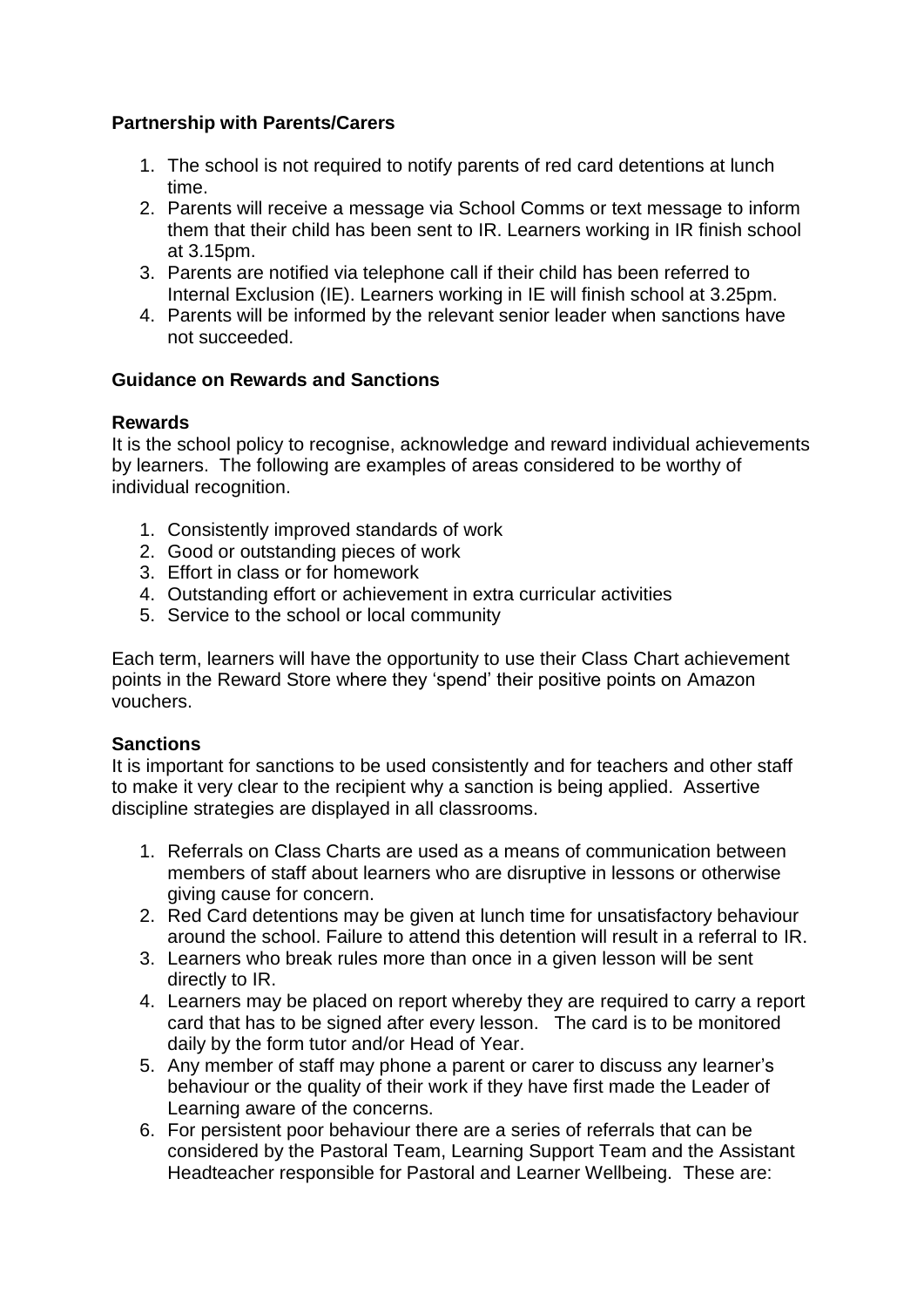- a. Referral to the educational welfare office for investigation and supporting visits to parents
- b. Referral to external agencies via internal Learner Panel meetings.
- c. Referral to the Educational Psychologist for assessment, guidance and direct work with individuals.

#### **Internal Exclusion**

Internal Exclusion may be used for the following offences:

- Racism and/or any other bullying and harassment behaviours.
- Persistent disruption, defiance or any other behaviour that compromises their own or others' safety and welfare
- Verbal abuse directed at staff
- Misuse of the Internet
- Repeated poor behaviour in IR

Learners will spend 5 hours in the Internal Exclusion room, including break and lunch time and finish school at 3.30pm.

#### **Fixed Term Exclusion**

Fixed term exclusion may be used for the following offences:

- Harm with intent, for example, violence or threatening behaviour towards staff or other learners
- Repeated disruption and defiance, following time in IE.
- Repeated verbal abuse
- Possession of drugs

#### **Permanent Exclusion**

Permanent exclusion is reserved for the most serious misdemeanours and used as an action of last resort when other sanctions, together with support and counselling, have either previously failed or the seriousness of the misdemeanour makes them inappropriate.

It is an acknowledgement by the school that it has exhausted all available strategies for dealing with the learner. Possible reasons for permanent exclusion include:

- persistent failure to adhere to, or serious infringement of the school's code of conduct
- serious violence/aggression towards another person or persons
- persistent use of foul language/abuse towards another learner or a member of staff
- serious vandalism
- persistent disruption/unruliness
- bringing the good name of the school into disrepute